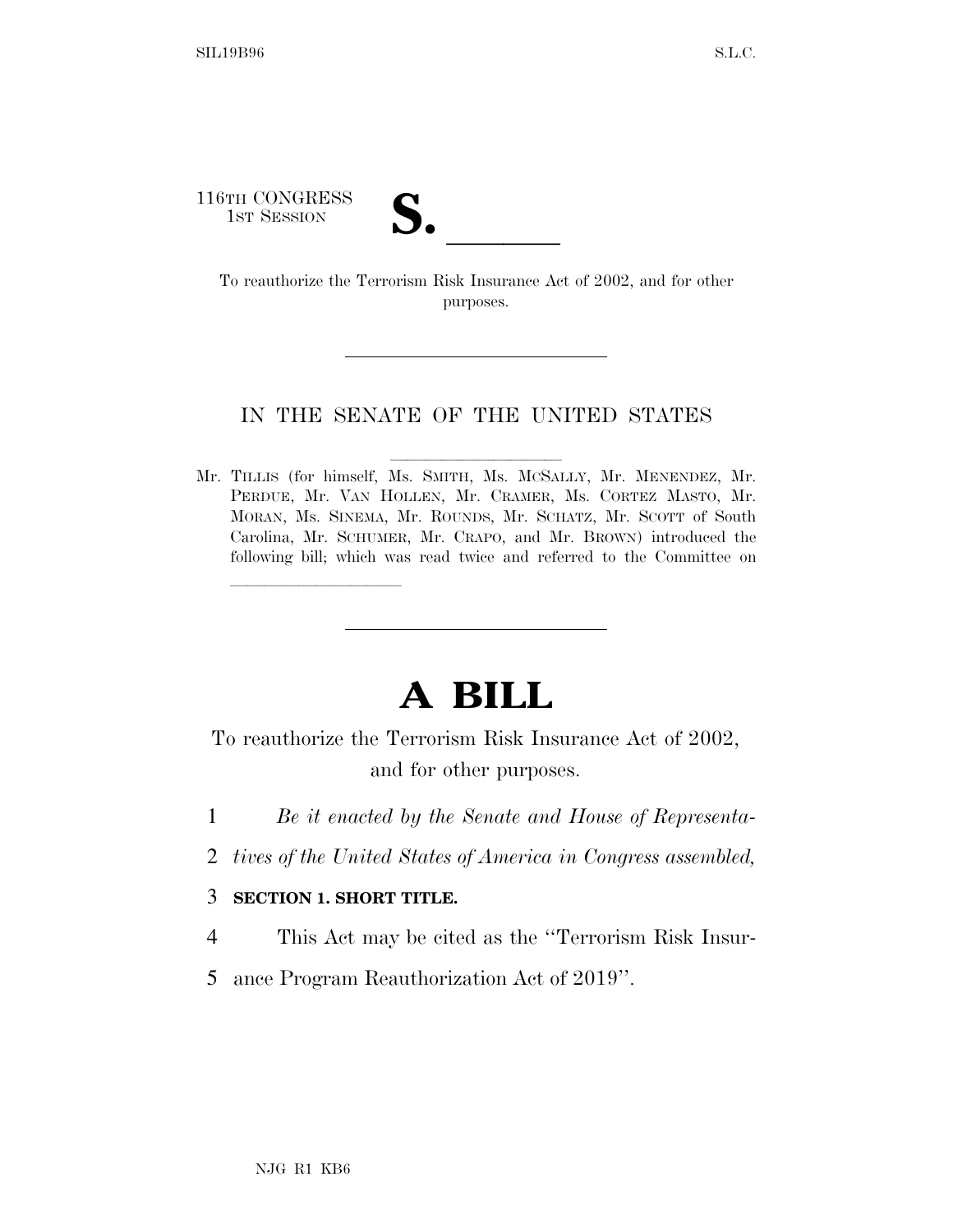| 1              | SEC. 2. 7-YEAR EXTENSION OF TERRORISM RISK INSUR-        |
|----------------|----------------------------------------------------------|
| $\overline{2}$ | ANCE PROGRAM.                                            |
| 3              | (a) TERMINATION DATE.—Section $108(a)$ of the Ter-       |
| 4              | rorism Risk Insurance Act of 2002 (15 U.S.C. 6701 note)  |
| 5              | is amended by striking "2020" and inserting "2027".      |
| 6              | (b) TIMING OF MANDATORY RECOUPMENT.—Section              |
| 7              | $103(e)(7)(E)(i)$ of the Terrorism Risk Insurance Act of |
| 8              | $2002$ (15 U.S.C. 6701 note) is amended—                 |
| 9              | $(1)$ in subclause $(I)$ —                               |
| 10             | $(A)$ by striking "2017" and inserting                   |
| 11             | "2022"; and                                              |
| 12             | (B) by striking "2019" and inserting                     |
| 13             | " $2024$ ";                                              |
| 14             | $(2)$ in subclause $(II)$ —                              |
| 15             | $(A)$ by striking "2018" and inserting                   |
| 16             | " $2023"$ ;                                              |
| 17             | $(B)$ by striking "2024" and inserting                   |
| 18             | "2029"; and                                              |
| 19             | $(C)$ by striking "2019" and inserting                   |
| 20             | " $2024$ "; and                                          |
| 21             | $(3)$ in subclause $(III)$ —                             |
| 22             | (A) by striking "2024" and inserting                     |
| 23             | "2029"; and                                              |
| 24             | $(B)$ by striking "2019" and inserting                   |
| 25             | " $2024$ ".                                              |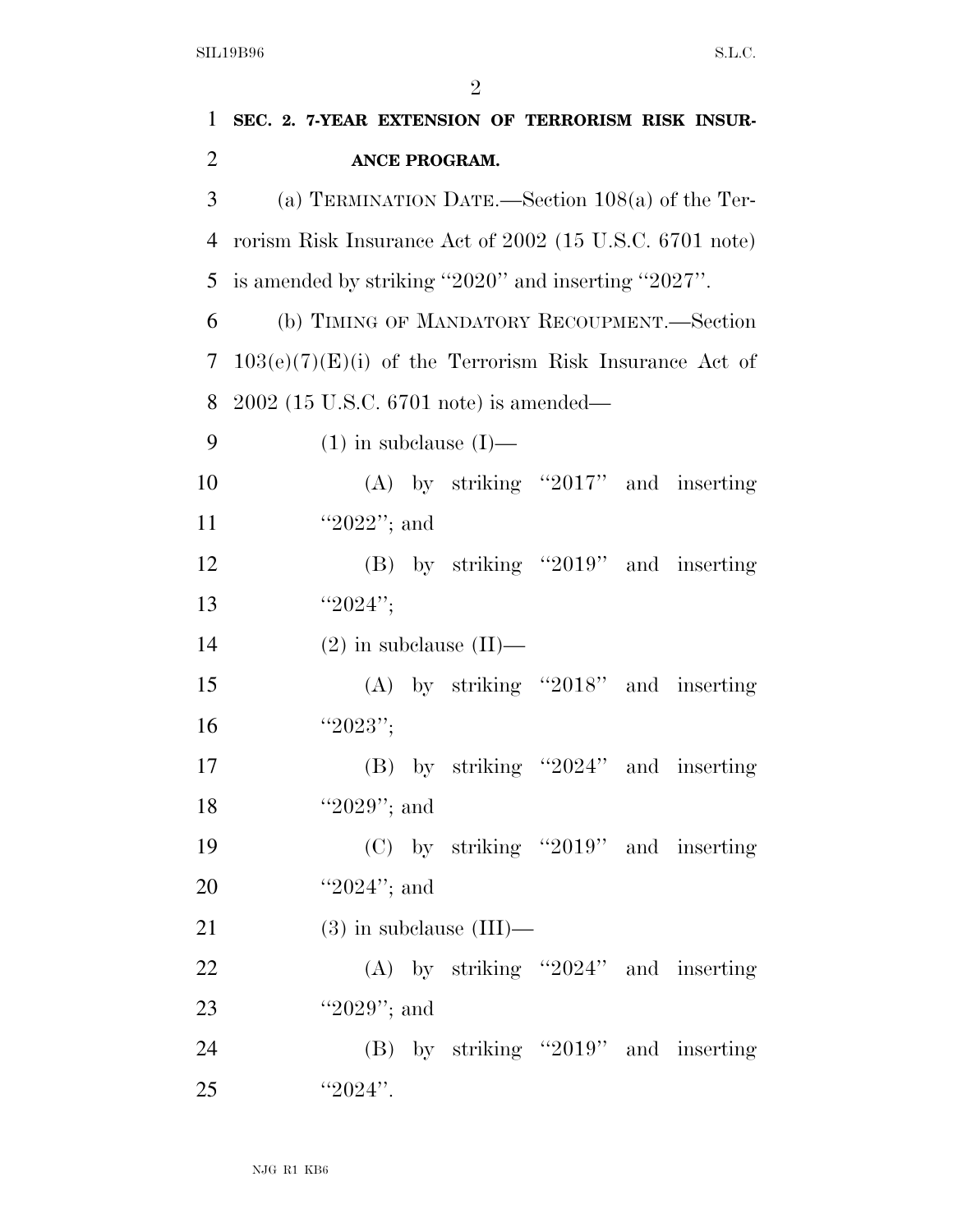SIL19B96 S.L.C.

| $\mathbf{1}$   | (c) ONGOING REPORTS REGARDING MARKET CONDI-                 |
|----------------|-------------------------------------------------------------|
| 2              | TIONS FOR TERRORISM RISK INSURANCE.-Paragraph               |
| 3              | $(2)$ of section 104(h) of the Terrorism Risk Insurance Act |
| $\overline{4}$ | of $2002$ (15 U.S.C. 6701 note) is amended—                 |
| 5              | (1) by redesignating subparagraphs<br>(B)                   |
| 6              | through $(E)$ as subparagraphs $(C)$ through $(F)$ , re-    |
| 7              | spectively; and                                             |
| 8              | $(2)$ by inserting after subparagraph $(A)$ the fol-        |
| 9              | lowing new subparagraph:                                    |
| 10             | "(B) an evaluation of the availability and                  |
| 11             | affordability of terrorism risk insurance, which            |
| 12             | shall include an analysis of such availability and          |
| 13             | affordability specifically for places of worship;".         |
| 14             | (d) STUDY AND REPORT ON CYBER TERRORISM.                    |
| 15             | Not later than the expiration of the 180-day period begin-  |
| 16             | ning on the date of the enactment of this Act, the Comp-    |
| 17             | troller General of the United States shall conduct a study  |
| 18             | and report to the Committee on Financial Services of the    |
| 19             | House of Representatives and the Committee on Banking,      |
| <b>20</b>      | Housing, and Urban Affairs of the Senate, which shall—      |
| 21             | $(1)$ analyze and address—                                  |
| 22             | overall vulnerabilities and potential<br>(A)                |
| 23             | costs of cyber attacks to the United States pub-            |
| 24             | lic and private infrastructure that could result            |
| 25             | in physical or digital damage;                              |